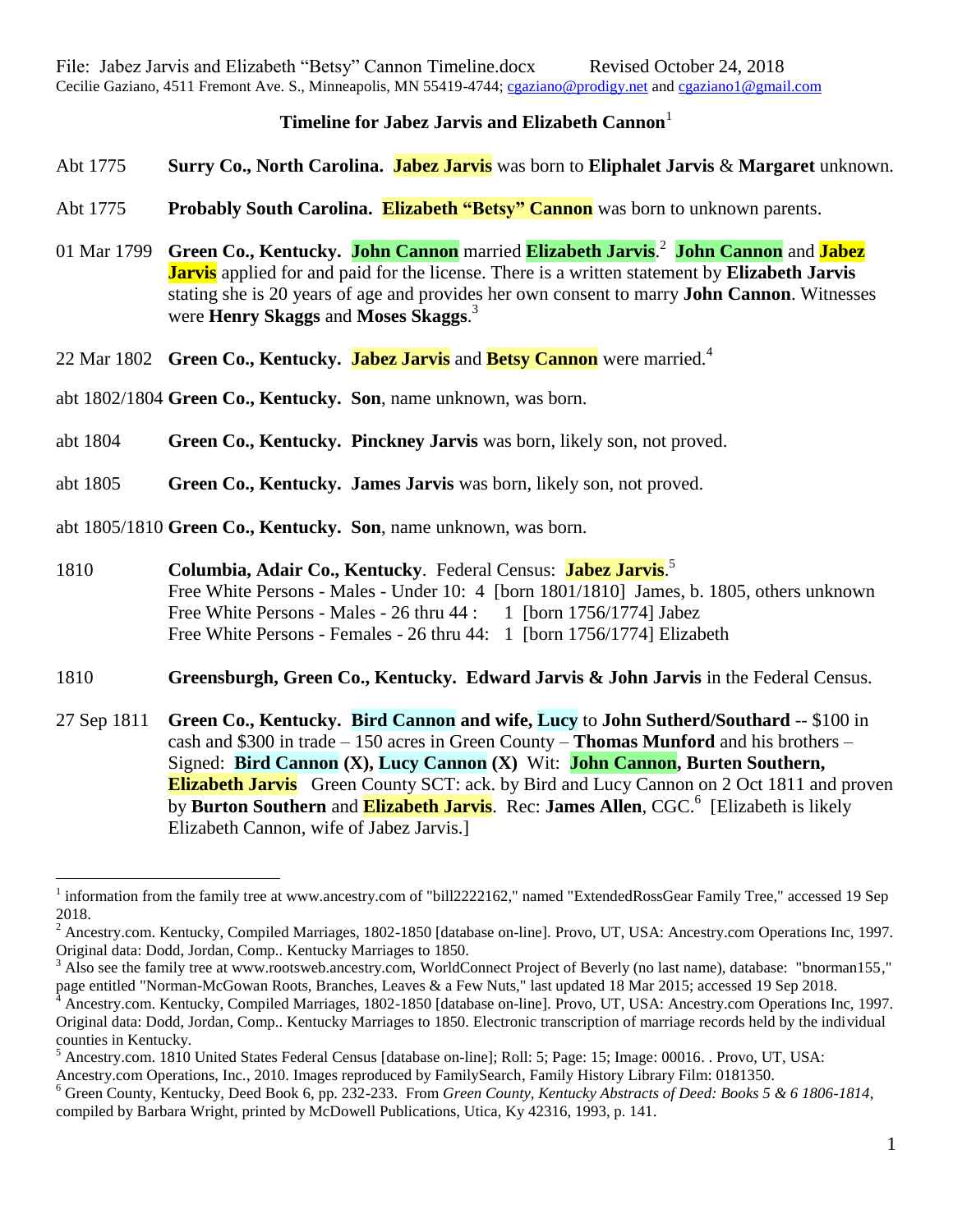File: Jabez Jarvis and Elizabeth "Betsy" Cannon Timeline.docx Revised October 24, 2018 Cecilie Gaziano, 4511 Fremont Ave. S., Minneapolis, MN 55419-4744; [cgaziano@prodigy.net](mailto:cgaziano@prodigy.net) and [cgaziano1@gmail.com](mailto:cgaziano1@gmail.com)

- 01 Sep 1812 **Green Co., Kentucky. Jabes Jarvis** of Adair County, KY, to **David Smith** of Green County - \$83 – tract in Green County – east side of *lick branch*, **David Smith's** corner of **Eliphlit Jarvis** line – down the creek with Smith's line – bank of the river above the mouth of *Jarvis Branch* corner to **Robinson's** land – 100 acres. Signed: **Jabez Jarvis** No wit. Green County SCT: ack. by **Jarvis** on 2 Sep 1812. Rec. 15 Sep 1812 by **James Allen**, CGC.<sup>7</sup>
- abt 1814 **Green Co., Kentucky. William Griffe** was born, likely son, not proved.
- abt 1815 **Green Co., Kentucky. Malinda** was born, likely daughter, not proved.
- abt 1811/1820 **Green Co., Kentucky. Son**, name unknown, was born.
- abt 1818 **Green Co., Kentucky. Mary D.** was born, likely daughter, not proved.
- 1820 **Greensburgh, Green Co., Kentucky**. Federal Census: **Jabis Jarvis**. 8 Free White Persons - Males - Under 10: 2 [born 1811/1820] Wm Griffe b. 1814; Unk. 1811/20 Free White Persons - Males - 10 thru 15: 2 [born 1805/1810] James, 1805, Unk. 1805/1810 Free White Persons - Males - 16 thru 18: 1 [born 1802/1804] (included in category below) Free White Persons - Males - 16 thru 25: 2 [born 1795/1804] Unk., 1802; Pinckney, 1804 Free White Persons - Males - 26 thru 44: 1 [born 1776/1794] Jabez Free White Persons - Females - Under 10: 2 [born 1811/1820] Malinda, 1815; Mary D., 1818 Free White Persons - Females - 45 and over: 1 [born 1775/earlier] Elizabeth?
- abt 1821/1825 **Green Co., Kentucky. Daughter**, name unknown, was born.
- abt 1821/1825 **Green Co., Kentucky. Son**, name unknown, was born.

Abt 1821/1829 **Green Co. or Barren Co., Kentucky. Elizabeth (Cannon) Jarvis**, wife of **Jabez Jarvis**, died.

| 1830 | Barren Co., Kentucky. Federal Census: Jabez Jarvis. <sup>9</sup>            |                                             |
|------|-----------------------------------------------------------------------------|---------------------------------------------|
|      | Free White Persons - Males - 5 thru 9:                                      | 1 [born 1821/1825] Unknown                  |
|      | Free White Persons - Males - 15 thru 19:                                    | 1 [born 1811/1815] William Griff, 1815      |
|      | Free White Persons - Males - 20 thru 29:                                    | 3 [born 1801/1810] Pinckney, James, Unknown |
|      | Free White Persons - Males - 50 thru 59:                                    | 1 [born 1771/1780] Jabez                    |
|      |                                                                             | No female 50-59 (Elizabeth must have died)  |
|      | Free White Persons - Females - 5 thru 9:                                    | 1 [born 1821/1825] Unknown                  |
|      | Free White Persons - Females - 10 thru 14: 1 [born 1816/1820] Mary D., 1818 |                                             |
|      | Free White Persons - Females - 15 thru 19: 1 [born 1811/1815] Malinda, 1815 |                                             |
|      |                                                                             |                                             |

Aft 1830 **Jabez Jarvis** was not found.

 $\overline{a}$ 

<sup>7</sup> Green County, Kentucky, Deed Book 6, p. 357. From *Green County, Kentucky Abstracts of Deed: Books 5 & 6 1806-1814*,

compiled by Barbara Wright, printed by McDowell Publications, Utica, Ky 42316, 1993, p. 178.

<sup>&</sup>lt;sup>8</sup> Ancestry.com. 1820 United States Federal Census [database on-line]; Page: 58; NARA Roll: M33 20; Image: 69. Provo, UT, USA: Ancestry.com Operations, Inc., 2010. Images reproduced by FamilySearch.

<sup>&</sup>lt;sup>9</sup> Ancestry.com. 1830 United States Federal Census [database on-line]; Series: M19; Roll: 33; Page: 162; Family History Library Film: 0007812. Provo, UT, USA: Ancestry.com Operations, Inc., 2010.